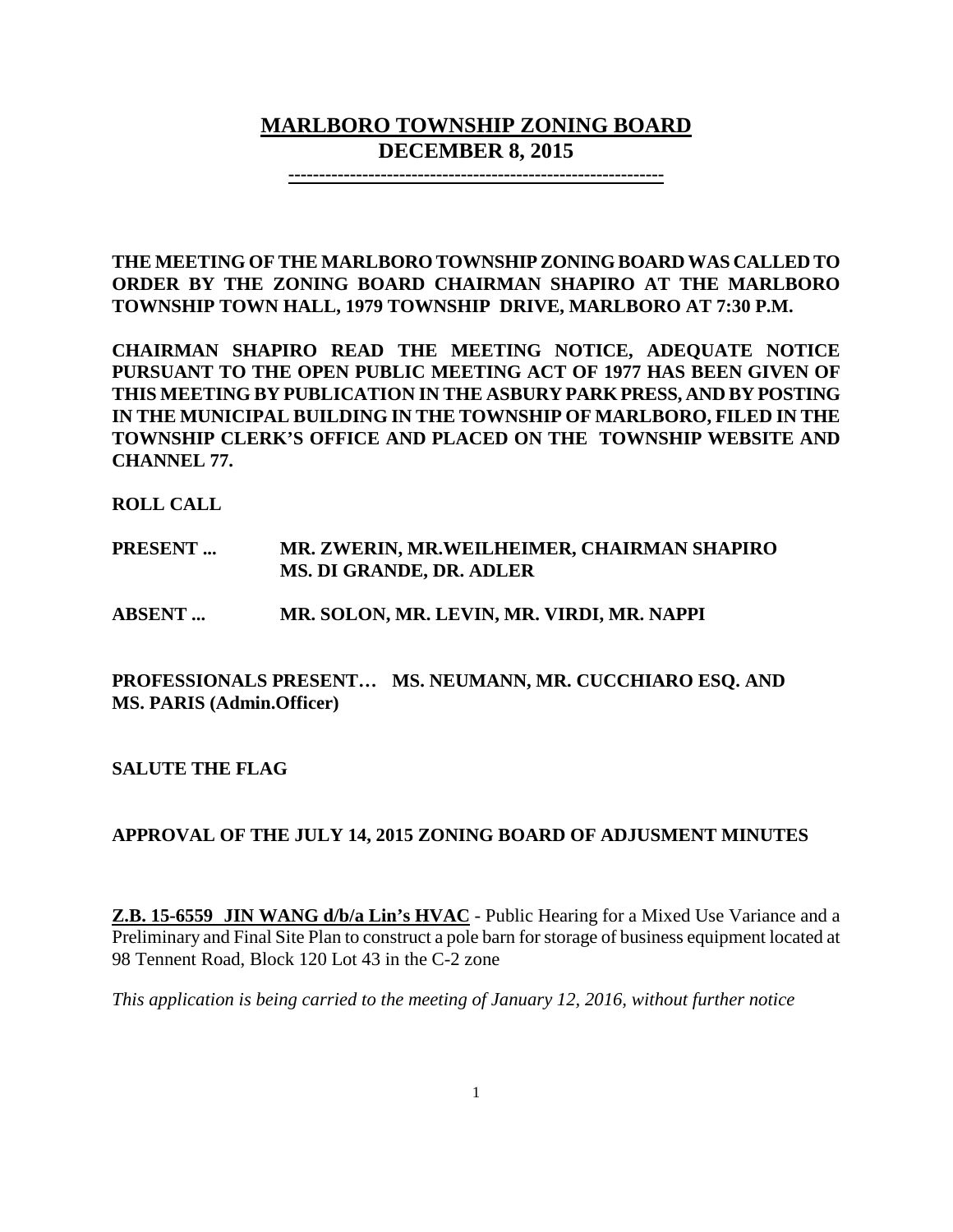**Z.B. 15-6543 TRI STATE RESTORATION, INC.** – Continued Public Hearing for a Use Variance to continue auto body repair in the LI zone, located at 238 Boundary Road, Block 360 Lot 5 in the LI zone

*This application is being carried to the meeting of January 12, 2016, without further notice* 

**Z.B. 15-6536 ANTISELL** - Continued Public Hearing for Use Variance and approval of a major 5 lot subdivision with bulk variances that is located on Reids Hill Road, Block 154 Lots 17 & 18 in a split zone (C-3 and LC)

*This application is being carried to the meeting of January 12, 2016, without further notice* 

**Z.B. 15-6558 PETTY** - Continued Public Hearing for Bulk Variance to keep in-ground pool and patio which was built in violation of building permit and exceeds permitted lot coverage located at 409 Georgetown Drive, Block 159 Lots 3.12 in the R-20AH-2 zone

The Applicant proposes to construct a two (2) story covered and enclosed deck area with a balcony along the rear of the dwelling.

Paul Mirabella, Esq. introduced the application to the Board.

Mr. Cucchiaro asked Laura Neumann for clarification with regards to the total lot coverage. Ms. Neumann stated that the total maximum lot coverage is 28% what is existing is 31.56% and as proposed it is 33.5% . Mr. Mirabella stated that the Applicant is willing to re-grout the pavers with sand. Mr. Mirabella stated that the Applicant will modified the plan from its original submission so as to eliminate a variance for maximum percentage of total of coverage.

Chester DiLorenzo, P.E., P.P., P.L.S., was sworn in and gave testimony. Mr. DiLorenzo stated the Applicant had completed an as-built survey. Mr. DiLorenzo stated that the Applicant would not be using polymetric sand and, therefore, would be compliant with the maximum permissible percentage of lot coverage. Mr. DiLorenzo stated, the Applicant would still require variance relief from Section 220- 140D for maximum building coverage for a principal building where 11% is required and 13.2% is proposed. Mr. DiLorenzo also noted that the Applicant will be removing the shed as part of the application process. Mr. DiLorenzo then explained that the Applicant's enclosure of the subject deck created the variance condition. Mr. DiLorenzo confirmed there would be no adverse impact to drainage.

*PUBLIC- No one spoke on behalf of this application*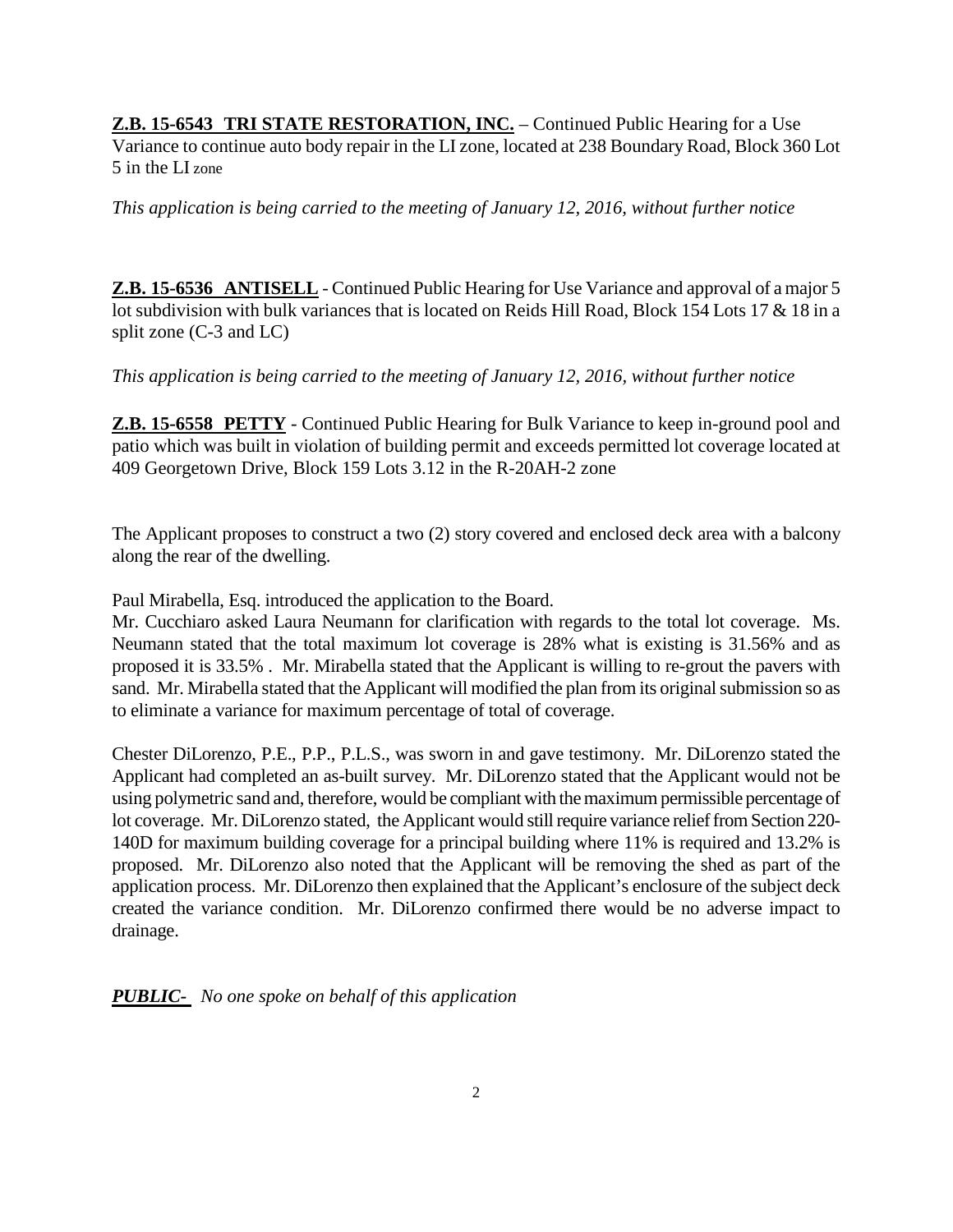## *In workshop*

Offered: Chairman Shapiro

Second: Mr. Zwerin

Mr. Weilheimer is in favor of the application, but would like the pavers reinstall the pavers in sand. Ms. DiGrande would also like the pavers reinstalled in sand. Dr. Adler is in favor of the applicant reinstalling the pavers. Mr. Zwerin would like the pavers reinstalled in sand as well. Chairman Shapiro is in favor of the application as long as the pavers are reinstalled in sand.

#### *Out of Workshop*

Offered: Chairman Shapiro

Second: Ms. DiGrande

#### *A motion in the affirmative*

| Offered:<br>٠ | Chairman Shapiro | 5 Mr. Zwerin, Mr. Weilheimer,<br>Ayes:<br>Chairman Shapiro<br>Ms. DiGrande, Dr. Adler |  |  |
|---------------|------------------|---------------------------------------------------------------------------------------|--|--|
|               |                  | 4 Mr. Solon, Mr. Levin, Mr. Verdi,<br>Absent:<br>Mr. Nappi                            |  |  |
| Second:       | Ms. DiGrande     | Nays:<br>$\theta$<br>Abstained: 0                                                     |  |  |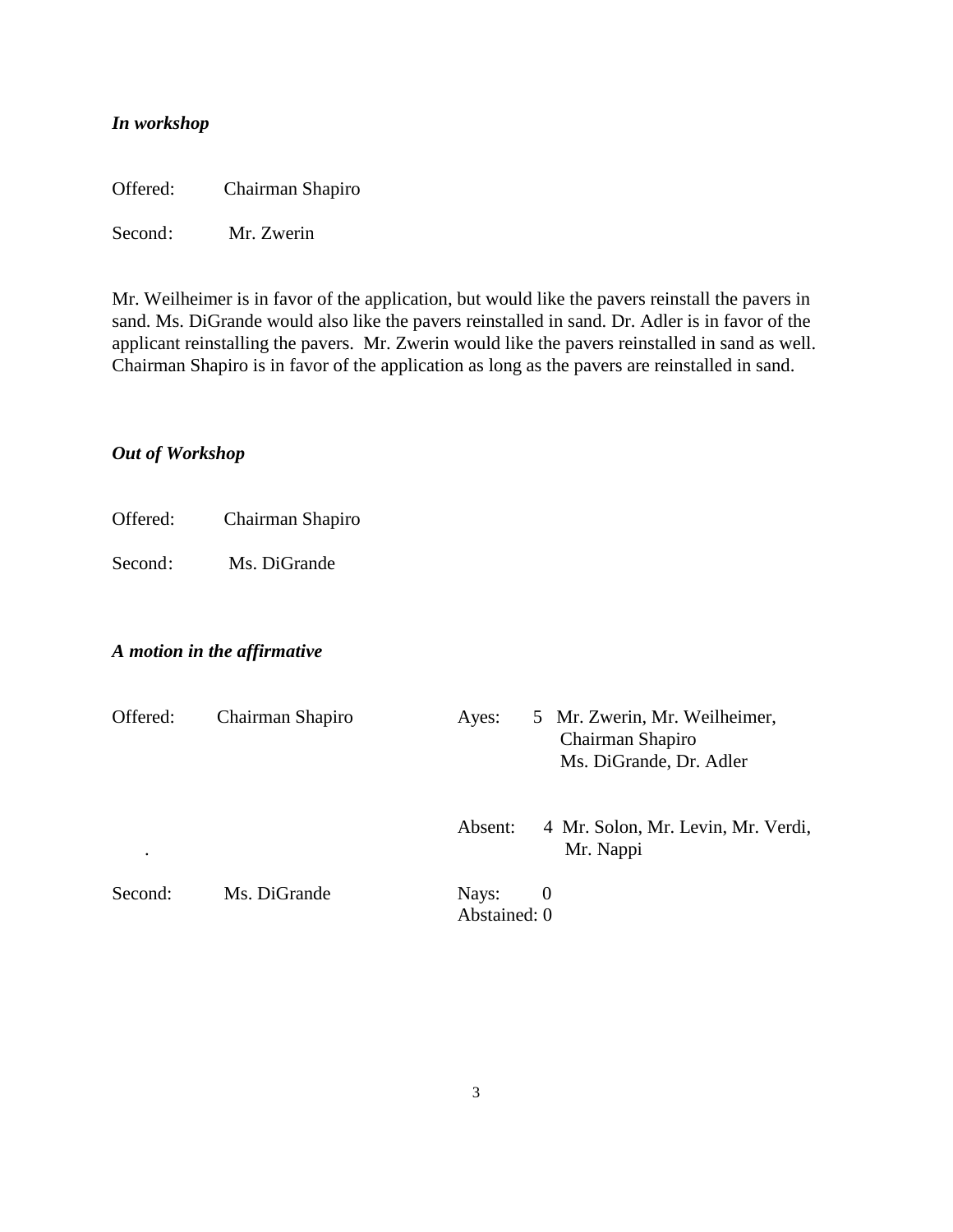**Z.B. 15-6563 JOSEPH HANNA** - Public Hearing for Bulk Variance to construct a pole barn and horse stalls which exceeds permitted lot coverage located at 115 Dutch Lane Road, Block 362 Lots 32 in the R-80 zone

Salvatore Alfieri Esq. introduced the application to the Board.

Joseph Hanna was sworn in and gave testimony. Mr. Hanna stated that he was proposing to construct a pole barn of 2,400 sq. ft. to store his collectable cars, as well as horse stalls. Mr. Alfieri asked Mr. Hanna the purpose of the stalls. Mr. Hanna stated he would like to have one horses, possibly goats. Mr. Alfieri asked the number of animals Mr. Hanna intends to have. Mr. Hanna stated he would like to have two. Mr. Alfieri asked if a fence would be installed, Mr. Hanna replied "yes". Ms. Paris stated that if Mr. Hanna wants to have goats, he would have to get a Use variance for farm animals. Mr. Alfieri asked Mr. Hanna if he was interested in applying for the Use variance for the goats, Mr. Hanna said "no". Mr. Alfieri stated that Mr. Hanna would come back to the board in the future if he's interested in having goats. Ms. Paris stated that Mr. Hanna would be required to provide 40,000 sq. ft. area per horse to run around in and that has to be fenced. Ms. Paris suggested that the applicant come back to the Board with a detailed plan showing the location of the proposed fence.

Mr. Alfieri requested to bifurcate the application and come back with a detailed site plan.

*PUBLIC- No one spoke on behalf of this application*

## *In workshop*

| Offered: | Chairman Shapiro |
|----------|------------------|
| Second:  | Ms. DiGrande     |

Dr. Adler is in favor of the Pole Barn but not the stalls. Ms. DiGrande has no issue with the Pole Barn. Mr. Weilheimer is not in favor of the application. Mr. Zwerin has no issues with the Pole Barn. Chairman Shapiro would like to see the Pole Barn down sized.

#### *Out of Workshop*

Offered: Chairman Shapiro

Second: Dr. Adler